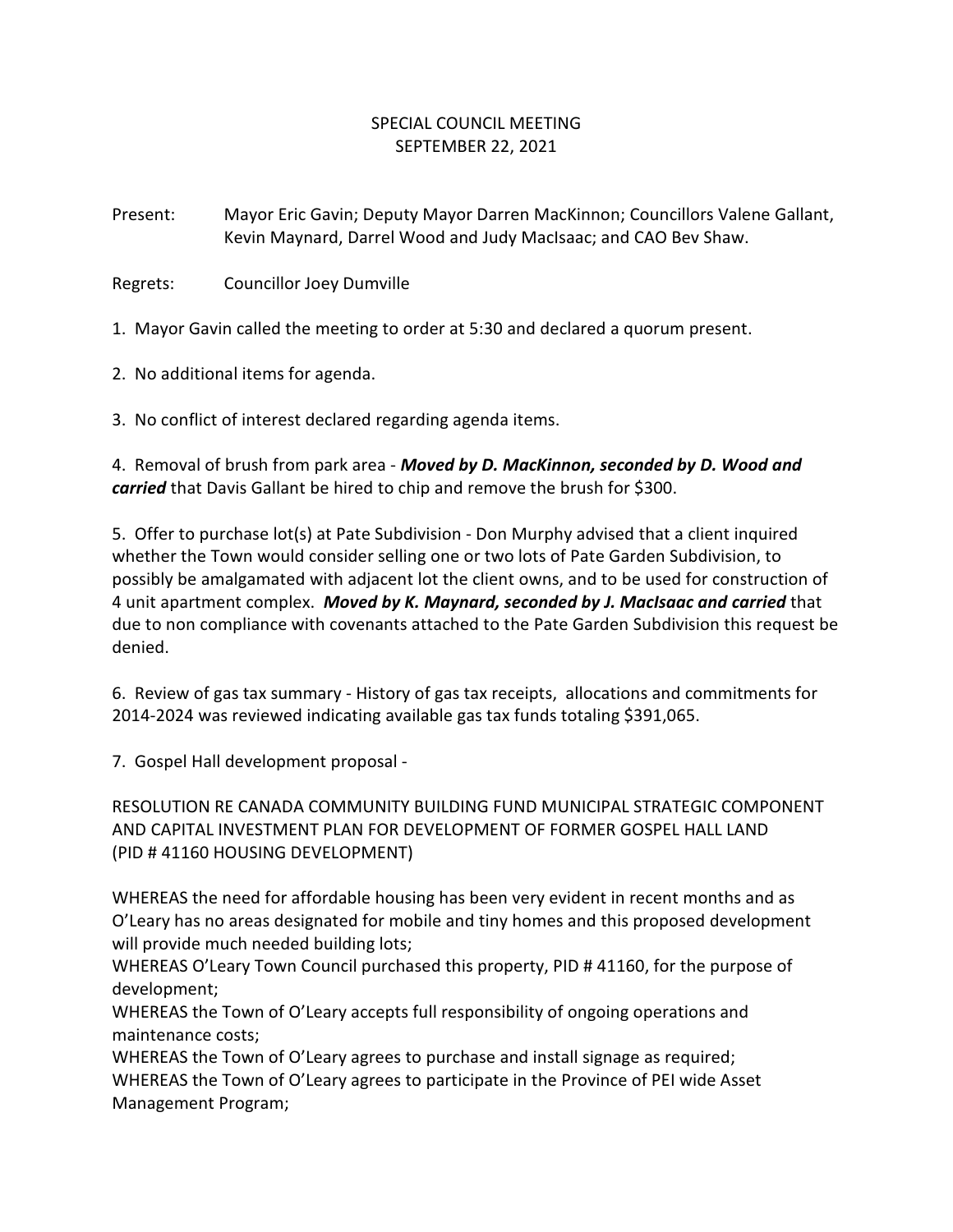WHEREAS the Town of O'Leary confirms that an auditor has been hired for the annual review of the Town's financial situation and that proper budgetary process has been followed; THEREFORE BE IT RESOLVED that the O'Leary Town Council authorize a Canada Community Building Fund Municipal Strategic Component funding application for \$227,510 and Capital Investment Plan application for \$186,000 be submitted to Infrastructure Secretariat; AND ALSO BE IT RESOLVED that the O'Leary Town Council approve \$42,000 from the Town's capital budget or financing of this amount to be applied to the costs of this project. *Moved by D. MacKinnon, seconded by J. MacIsaac. Motion carried.*

8. Fire Department tank replacement proposal -

## RESOLUTION FOR FIRE DEPARTMENT TANK REPLACEMENT FUNDING APPLICATION TO CANADA COMMUNITY BUILDING FUND - MUNICIPAL STRATEGIC COMPONENT

WHEREAS the water tank on the O'Leary Fire Department firefighting vehicle is in dire need of replacement, being nearly 50 years old, rusty with a weakened frame and leaking;

WHEREAS this vehicle is an important component to firefighting responsibilities;

WHEREAS the O'Leary Fireman's Club has committed to funding 10% (\$13,200)of the cost for this project;

WHEREAS the Town of O'Leary has committed to the responsibility of ongoing operations and maintenance for this project;

WHEREAS the Town of O'Leary has committed to purchase and install signage when required through communications;

WHEREAS the Town of O'Leary agrees to participate in Province - wide Asset Management Program;

WHEREAS the Town of O'Leary confirms that an auditor has been hired;

WHEREAS the Town of O'Leary confirms that proper budgetary process has been followed for this project;

AND WHEREAS the Town of O'Leary confirms that the project has not been awarded or started; THEREFORE BE IT RESOLVED that the Town of O'Leary apply to PEI Infrastructure Secretariat Canada Community Building Fund, Municipal Strategic Component, on behalf of the Town of O'Leary Volunteer Fire Department for \$118,800 to replace the tank on firefighting vehicle. Total project \$132,000.

## *Moved by D. Wood, seconded by D. MacKinnon. Motion carried.*

9. Park/playground improvement project - additional funding application -

*Moved by V. Gallant, seconded by D. Wood and carried* that this proposed funding application to Canada Community Building Fund - Municipal Strategic Component not be submitted at this time.

10. Infrastructure Secretariat requirement for priority rating of funding applications -

*Moved by D. MacKinnon, seconded by D. Wood and carried* that Fire Department tank replacement project be rated as priority # 1 and Gospel Hall land development be rated as priority # 2 for the Canada Community Building Fund applications.